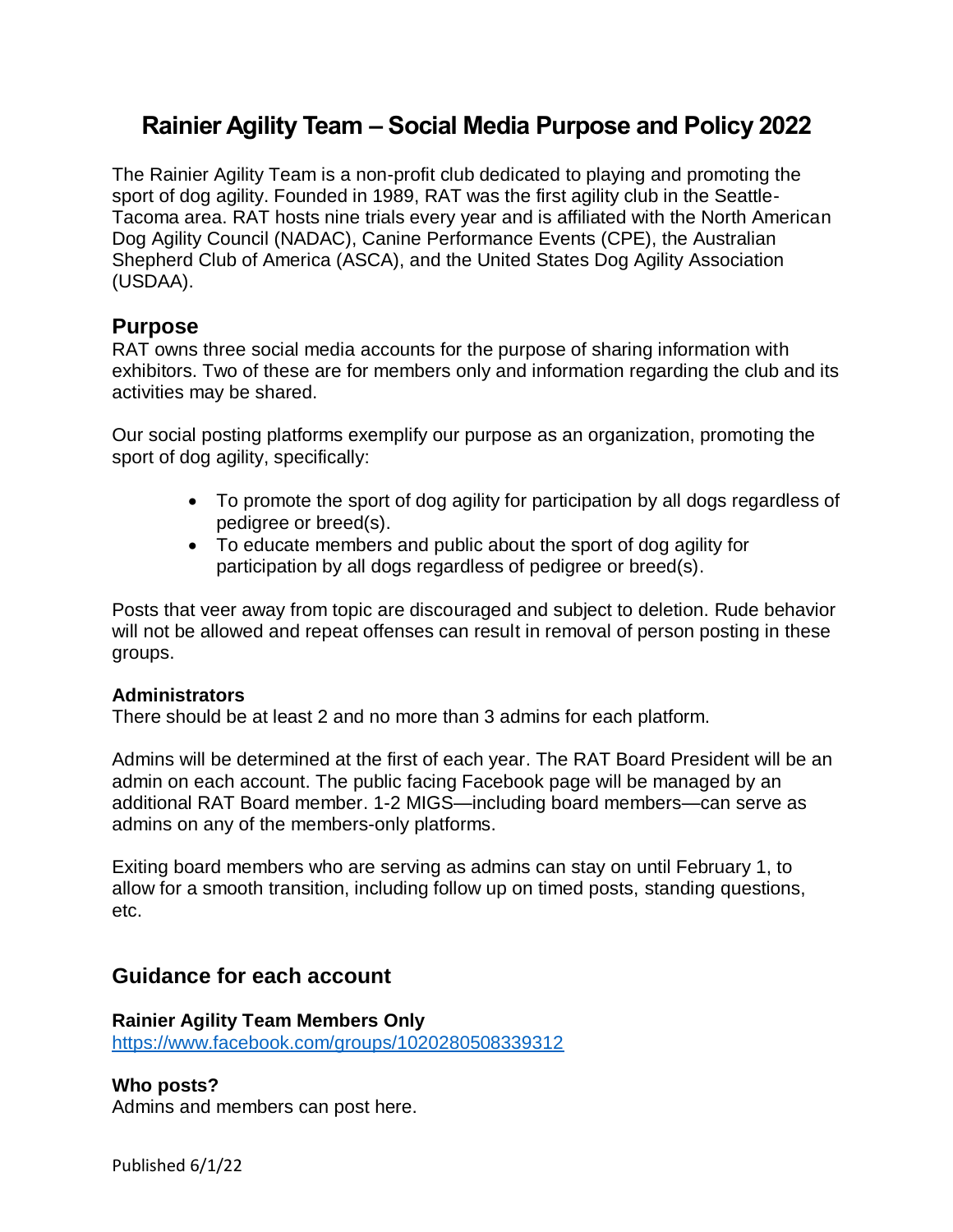# **Topics included:**

- 1. Upcoming RAT trials and events, and post-event photos and brags.
- 2. Non-RAT trials people know others might be interested in hearing about.
- 3. Questions and information about dog agility in general, questions about locations, trainers, vendors, etc.

Any post or comment deemed inappropriate, libelous, or offensive may be removed by admins with or without notice. Repeat offenses by same poster may result in being banned from this account and jeopardize any MIGS status.

Only current dues paying members will be included on this page. At least once a year, expired members will be removed. Once membership is renewed, members will be once again invited. This page—and participation on it—should be considered a benefit of membership.

#### **Rainier Agility Team business page**

<https://www.facebook.com/ratagility>

#### **Who posts?**

Admins and public can post here. Public posts must be approved or removed by admins.

#### **Topics included:**

- 1. Upcoming RAT trials (only RAT trials).
- 2. Policy updates that affect competitors at RAT trials.
- 3. Trial status updates for any significant changes (cancellations, postponements).
- 4. Marketing which directly benefits RAT.
- 5. Membership recruitment.

Any comment deemed inappropriate, libelous, or offensive may be removed by admins with or without notice. Repeat offenses by same poster may result in being banned from this account.

#### **Rainier Agility Team Groups**

<https://ratagility.groups.io/g/main>

The purpose of this listserv is to share important updates related to RAT matters (including membership welcome), make announcements, request help for RAT events, and allow members to ask questions and share information pertaining to RAT and dog agility.

#### **Who posts?**

Admins and RAT members, including RAT Board members.